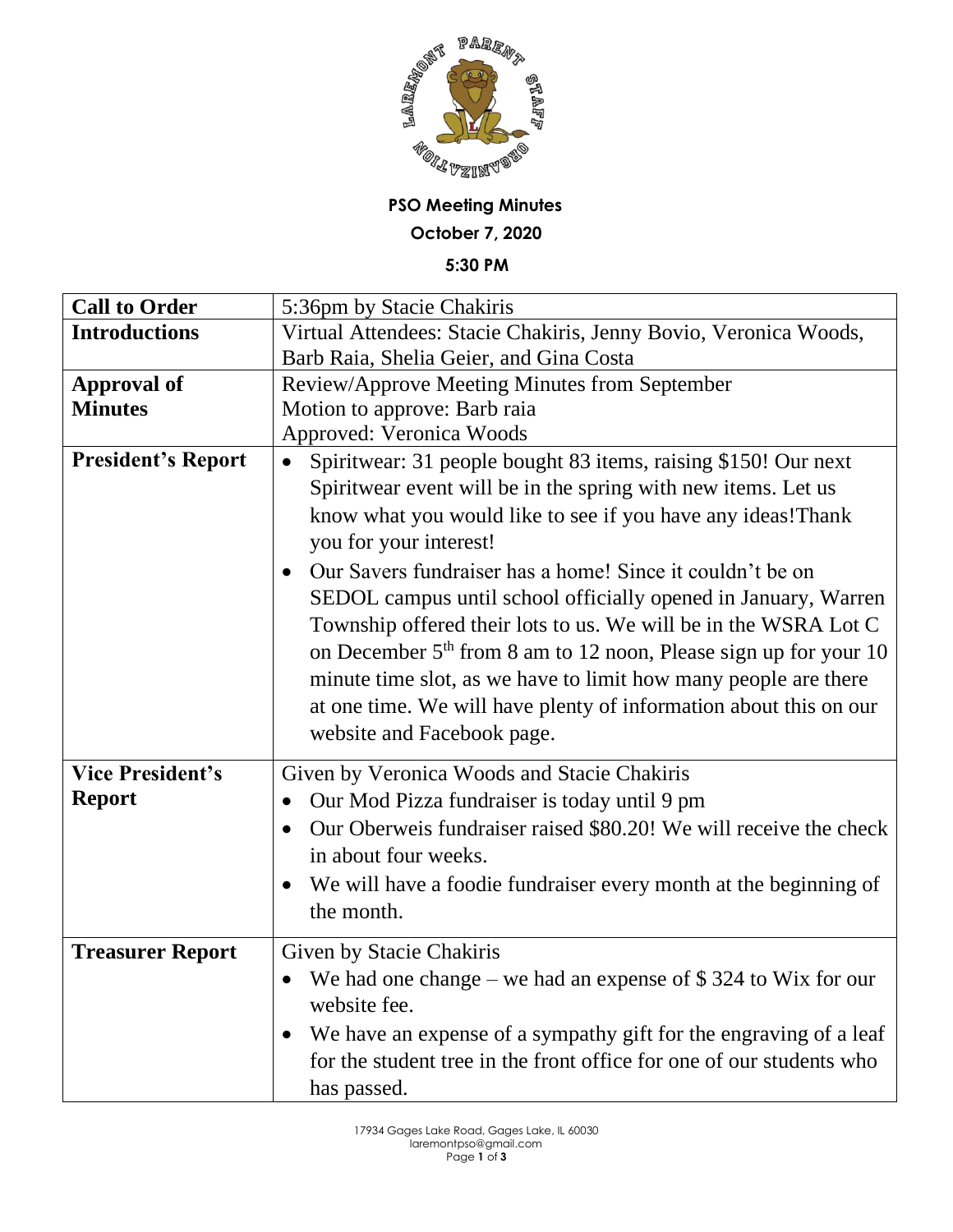

## **PSO Meeting Minutes October 7, 2020**

**5:30 PM**

| We have a state filing fee of \$11.                                                         |
|---------------------------------------------------------------------------------------------|
| We're signing up again with Parent Booster; if we sign up now                               |
| we save about \$70.                                                                         |
| By the next meeting we will hopefully have Oberweis, MOD                                    |
| Pizza, and Spiritwear profits on the books.                                                 |
| Given by Jenny Bovio                                                                        |
| Calendar days are as follows:                                                               |
| 10/12: Get Funky Day (we got funky)<br>$\circ$                                              |
| o 11/13: World Kindness Day                                                                 |
| $\circ$ 12/2: Special Education Day                                                         |
| $\circ$ 1/19: Popcorn Day                                                                   |
| o 2/5: Wear Red Day                                                                         |
| o 3/6: Oreo Cookie Day                                                                      |
| $\circ$ 4/27: Tell A Story Day (possibly with our                                           |
| Superintendent Val Donnan?)                                                                 |
| Amazon Prime Day is 10/13-14. Make sure to sign up on Amazon                                |
| Smile to support the Laremont PSO! You can also set up your app                             |
| to donate to your Amazon Smile cause by looking in your account                             |
| (under the three lines -) $>$ Programs and Features $>$ Amazon                              |
| Smile and turning the feature on. A tutorial will be posted on the<br>website and Facebook. |
|                                                                                             |
| Given by Gina Costa:                                                                        |
| School is open and getting set up for hybrid learning!                                      |
| October $19th$ is the first day back to class<br>$\bullet$                                  |
| We had a successful second materials pickup                                                 |
| The next materials pickup day is October $16th$                                             |
| Gina and Allison Schmitt got to see the teachers as they taught<br>$\bullet$                |
| the "Push/Pull" lessons today.                                                              |
|                                                                                             |